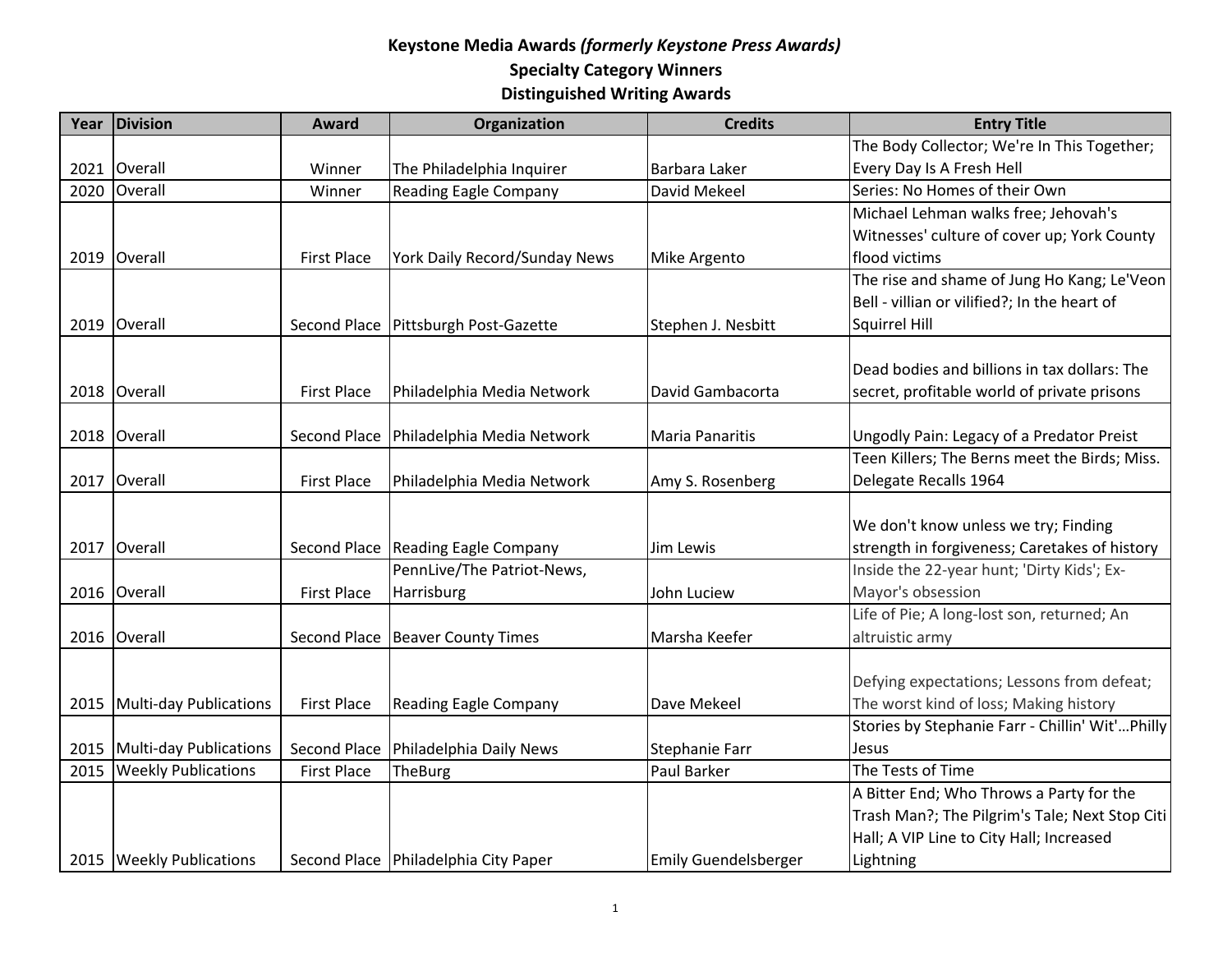| Year | <b>Division</b>               | <b>Award</b>       | Organization                                    | <b>Credits</b>          | <b>Entry Title</b>                                                                                                                                                           |
|------|-------------------------------|--------------------|-------------------------------------------------|-------------------------|------------------------------------------------------------------------------------------------------------------------------------------------------------------------------|
|      |                               |                    |                                                 |                         |                                                                                                                                                                              |
|      | 2014   Multi-day Publications | <b>First Place</b> | The Times-Tribune                               | Christopher J. Kelly    | Christopher J. Kelly                                                                                                                                                         |
|      |                               |                    |                                                 |                         | UPHILL (GUN) BATTLE, WAR AT HOME,                                                                                                                                            |
|      | 2014   Multi-day Publications | Second Place       | Philadelphia Daily Publications News Jason Nark |                         | <b>BEAUTY &amp; THE STREETS</b>                                                                                                                                              |
| 2014 | <b>Weekly Publications</b>    | <b>First Place</b> | Philadelphia Weekly Publications                | Randy LoBasso           | Mixed Signals; The New Guy; Purplevania                                                                                                                                      |
|      |                               |                    |                                                 |                         | Legal Recognition of Marriage Is Personal to<br>Me and My Family; Supreme Court Wisely<br>Upholds State's Rights on Marriage Laws;<br>Marriage Law Deserves Vigorous Defense |
| 2014 | <b>Weekly Publications</b>    | Second Place       | The Elizabethtown Advocate                      | Dan Robrish             | Against ACLU Lawsuit                                                                                                                                                         |
| 2013 | <b>Daily Publications</b>     | <b>First Place</b> | The Patriot-News                                | John Luciew             | A Year on the Farm; A complicated legacy:<br>Death of Joe Paterno; Finding solace: The<br>Clouse family one year after the fire                                              |
|      | 2013 Daily Publications       | Second Place       | The Herald, Sharon                              | Nick Hildebrand         | Let's mourn Craig's death rather than start<br>gun debate / I told you so: Santorum has<br>what Romney sorely lacks / Politicians don't<br>practice kitchen table accounting |
|      |                               |                    |                                                 |                         | Frame of Mind; Reporting for Duty; The                                                                                                                                       |
| 2013 | <b>Weekly Publications</b>    | <b>First Place</b> | Philadelphia Weekly Publications                | Tara Murtha             | Truth About Buzz Bissinger                                                                                                                                                   |
|      | 2013   Weekly Publications    |                    | Second Place   Central Penn Business Journal    | <b>Heather Stauffer</b> | The health care game - with dancing; Post-<br>election, question is how PPACA will be<br>implemented; Through changes and<br>challenges, Whitaker Center takes long view     |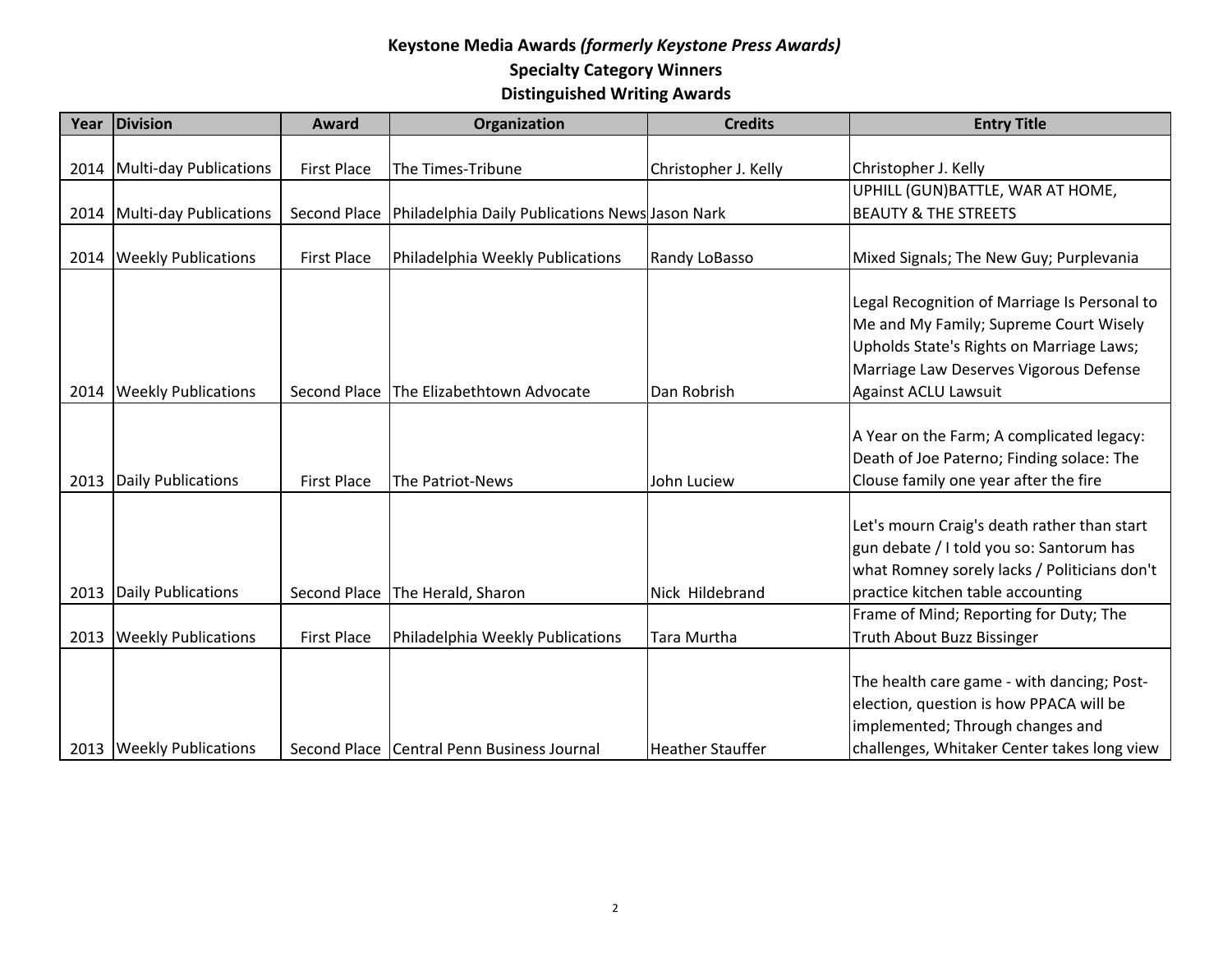| Year | <b>Division</b>            | Award           | Organization                     | <b>Credits</b>     | <b>Entry Title</b>                            |
|------|----------------------------|-----------------|----------------------------------|--------------------|-----------------------------------------------|
|      |                            |                 |                                  |                    |                                               |
|      |                            |                 |                                  |                    | The struggle to survive; Site for poor eyes;  |
|      |                            |                 |                                  |                    | Officials: City restaurants, cultural events; |
|      |                            |                 |                                  |                    | Flint schools struggling to help students     |
|      |                            |                 |                                  |                    | improve lives; Return to ground zero: 'I am   |
|      |                            |                 |                                  |                    | not what happened to me'; 1 step leads        |
| 2012 | Daily Publications         | 1st Place       | <b>Reading Eagle Company</b>     | Jason Brudereck    | texter to unwanted fame                       |
|      |                            |                 |                                  |                    | Rapture-ready; The silent battle for women    |
|      |                            |                 |                                  |                    | in military: Sexual assault; Grace amid the   |
|      | 2012 Daily Publications    | 2nd Place       | The Philadelphia Inquirer        | Melissa Dribben    | losses                                        |
|      |                            |                 |                                  |                    |                                               |
|      | 2012 Weekly Publications   | 1st Place       | Philadelphia Weekly Publications | Tara Murtha        | Distinguished writing - Tara Murtha           |
| 2012 | <b>Weekly Publications</b> | 2nd Place       | Northeast Times, Trevose         | Jenny Swigoda      | The War Within                                |
|      |                            |                 | <b>York Daily Publications</b>   |                    | So Far Away; Murder still haunts; A special   |
| 2011 | <b>Daily Publications</b>  | 1st Place       | <b>Record/Sunday News</b>        | Mike Argento       | gift: Sisters reunite                         |
|      |                            |                 |                                  |                    | Flying the Koop / The buddy system / Day for  |
| 2011 | Daily Publications         | 2nd Place       | The Herald, Sharon               | Joe Pinchot        | saying thanks to all                          |
|      |                            |                 |                                  |                    | Dodge City, Nightmare on Earp Street, Many    |
|      | 2011   Weekly Publications | 1st Place       | Philadelphia Weekly Publications | <b>Tara Murtha</b> | <b>Faces of Battle</b>                        |
|      |                            |                 |                                  |                    |                                               |
| 2011 | <b>Weekly Publications</b> | 2nd Place       | <b>Press And Journal</b>         | Jim Lewis          | Distinguished writing - Press And Journal     |
|      |                            |                 |                                  |                    | No Backing Down; He Was a Ray of Sunshine;    |
| 2010 | Daily Publications         | 1st             | The Patriot-News                 | <b>Ford Turner</b> | I Have to go There                            |
|      |                            |                 |                                  |                    | He Just Went to Work; A Hand for the Empty    |
|      |                            |                 |                                  |                    | Seat at the Table; Just a Day's Work for a    |
|      | 2010 Daily Publications    | 2 <sub>nd</sub> | The Philadelphia Inquirer        | Melissa Dribben    | Hero                                          |
|      |                            |                 |                                  |                    | An Open Letter to the Class of 2009;          |
|      |                            |                 |                                  |                    | Apartment Fire Raises Questions; Calling All  |
|      | 2010   Weekly Publications | 1st             | <b>Chestnut Hill Local</b>       | Joel Hoffmann      | Farm Hands                                    |
|      |                            |                 |                                  |                    | Cop Coop D'Etat; Believe it or Not; Meet      |
| 2010 | <b>Weekly Publications</b> | 2nd             | Philadelphia City Paper          | Isaiah Thompson    | Your New Neighbor                             |
|      |                            |                 |                                  |                    |                                               |
|      |                            |                 |                                  |                    | A Life of Frustration and Tradegy; Tragedy    |
|      | 2009 Daily Publications    | 1st             | The Philadelphia Inquirer        | Melissa Dribben    | Draws a Crowd, Questions; Gracing the City    |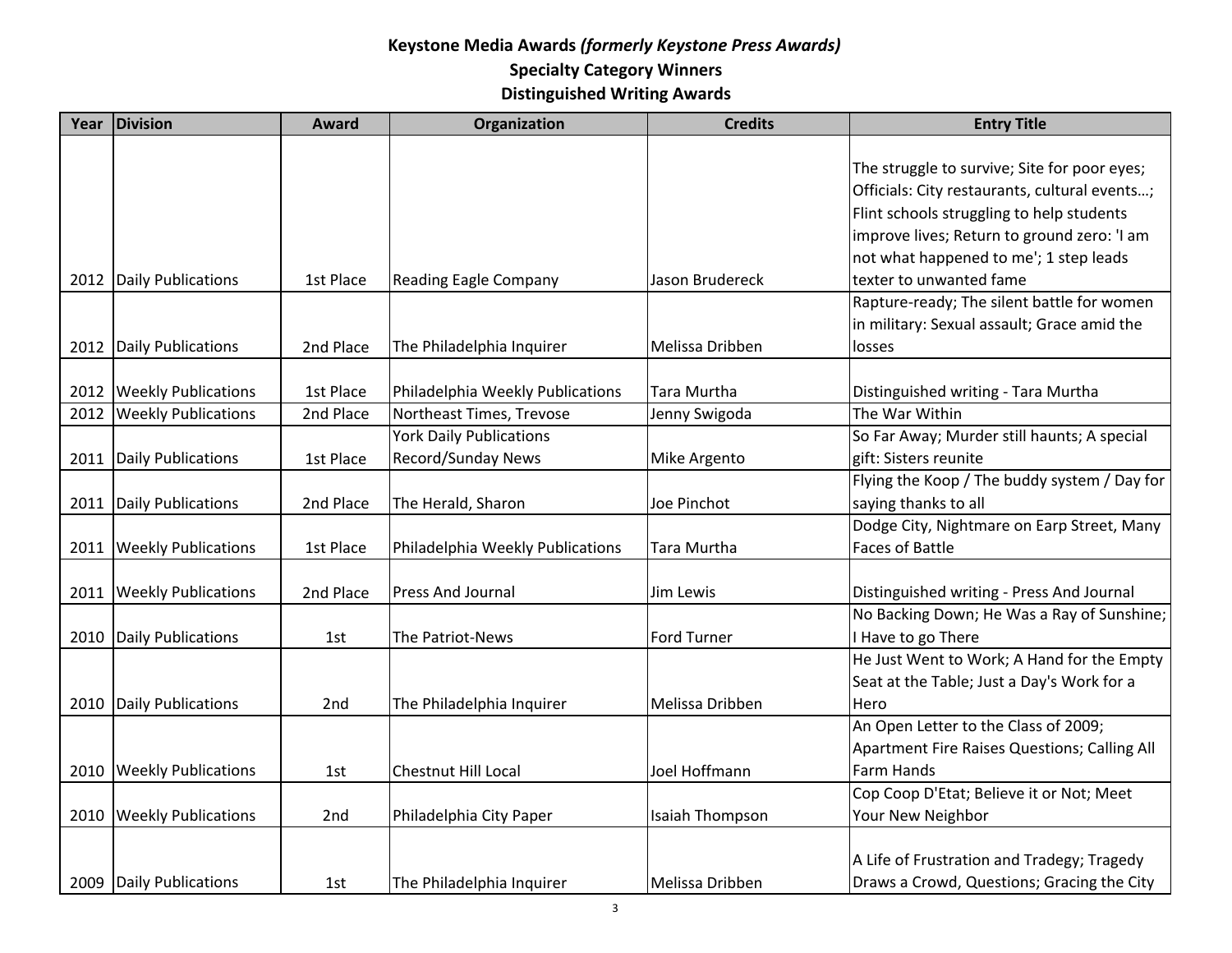| Daily Publications<br>Philadelphia Daily Publications news David Gambacorta<br>When Heros are Hurt<br>2009<br>2 <sub>nd</sub><br>Caruso's checks out Indefinitely; Unspinning<br>the Political Candidates; Debate Continues<br>Joel Hoffmann<br><b>Weekly Publications</b><br><b>Chestnut Hill Local</b><br>2009<br>1st<br>Commissioner's Secret Deals Outside the<br><b>Weekly Publications</b><br>Donald Gilliland<br>Law; Outdoors; From the Editor<br>2009<br>Potter Leader-Enterprise<br>2 <sub>nd</sub><br>In search of foot traffic, Dirt, drive, devotion,<br><b>Daily Publications</b><br>From heroin to heroine<br>2008<br>The Daily Publications Item<br><b>Damian Gessel</b><br>1st<br><b>Daily Publications</b><br>The Patriot-News<br><b>Ford Turner</b><br>Portfolio<br>2008<br>2 <sub>nd</sub><br>Welcome home soldier, Food fend, Wait a<br><b>Weekly Publications</b><br><b>Tom Namako</b><br>2008<br>Philadelphia City Paper<br>second<br>1st<br><b>Weekly Publications</b><br>2008<br>2nd<br>Philadelphia City Paper<br><b>Doron Taussig</b><br>85 shots, The deluge, An American tragedy<br>Daily Publications<br>The Philadelphia Inquirer<br>John Shiffman<br>2007<br>1st<br>Drugnet<br>Daily Publications<br><b>Hidden Hands</b><br>The Morning Call<br>Kathleen Parrish<br>2007<br>2nd<br><b>Weekly Publications</b><br><b>Mountain Home</b><br>Collection<br>2007<br>Michael Capuzzo<br>1st<br><b>Weekly Publications</b><br><b>Brian Hickey</b><br>2007<br>2nd<br>Philadelphia City Paper<br>Collection<br>Performance adds weight; In face of death; Ill<br>Daily Publications<br><b>Robb Frederick</b><br>2006<br><b>Erie Times-News</b><br>winds<br>1st<br><b>York Daily Publications</b><br>Celebrating a quinceanera; Linking hearts;<br>Record/Sunday News<br>Daily Publications<br>Jennifer Vogelsong<br><b>Makeovers</b><br>2006<br>2nd<br>Path of the righteous man; Emergency<br>breakdown; Prayer for Grays Ferry<br><b>Weekly Publications</b><br><b>Mike Newall</b><br>Philadelphia City Paper<br>2006<br>1st<br>A dream deferred; Flood of emotion; Always<br><b>Weekly Publications</b><br>room for Moore<br>2006<br>Philadelphia Weekly Publications<br>2nd<br>Kia Gregory<br>Daily Publications<br>The Patriot-News<br>Jim Lewis<br>2005<br>1st<br>Daily Publications<br>2005<br>2nd<br>April Johnston<br><b>Beaver County Times</b><br><b>Weekly Publications</b><br>Philadelphia Weekly Publications<br>Liz Spikol<br>2005<br>1st<br><b>Weekly Publications</b><br>2nd<br>2005<br>Philadelphia City Paper<br><b>Doron Taussig</b><br>Driven by love, Mr. Ernie returns & West<br>Daily Publications<br>shor woman had cookies for all<br>2004<br>The Patriot-News<br><b>Jim Lewis</b><br>1st<br>Daily Publications<br><b>Sranton Times/Tribune</b><br>Christopher Kelly<br>Pilgrimage<br>2004<br>2nd | Year | <b>Division</b>            | <b>Award</b> | Organization            | <b>Credits</b>       | <b>Entry Title</b> |
|----------------------------------------------------------------------------------------------------------------------------------------------------------------------------------------------------------------------------------------------------------------------------------------------------------------------------------------------------------------------------------------------------------------------------------------------------------------------------------------------------------------------------------------------------------------------------------------------------------------------------------------------------------------------------------------------------------------------------------------------------------------------------------------------------------------------------------------------------------------------------------------------------------------------------------------------------------------------------------------------------------------------------------------------------------------------------------------------------------------------------------------------------------------------------------------------------------------------------------------------------------------------------------------------------------------------------------------------------------------------------------------------------------------------------------------------------------------------------------------------------------------------------------------------------------------------------------------------------------------------------------------------------------------------------------------------------------------------------------------------------------------------------------------------------------------------------------------------------------------------------------------------------------------------------------------------------------------------------------------------------------------------------------------------------------------------------------------------------------------------------------------------------------------------------------------------------------------------------------------------------------------------------------------------------------------------------------------------------------------------------------------------------------------------------------------------------------------------------------------------------------------------------------------------------------------------------------------------------------------------------------------------------------------------------------------------------------------------------------------------------------------------------------------------------------------------------------------------------|------|----------------------------|--------------|-------------------------|----------------------|--------------------|
|                                                                                                                                                                                                                                                                                                                                                                                                                                                                                                                                                                                                                                                                                                                                                                                                                                                                                                                                                                                                                                                                                                                                                                                                                                                                                                                                                                                                                                                                                                                                                                                                                                                                                                                                                                                                                                                                                                                                                                                                                                                                                                                                                                                                                                                                                                                                                                                                                                                                                                                                                                                                                                                                                                                                                                                                                                                    |      |                            |              |                         |                      |                    |
|                                                                                                                                                                                                                                                                                                                                                                                                                                                                                                                                                                                                                                                                                                                                                                                                                                                                                                                                                                                                                                                                                                                                                                                                                                                                                                                                                                                                                                                                                                                                                                                                                                                                                                                                                                                                                                                                                                                                                                                                                                                                                                                                                                                                                                                                                                                                                                                                                                                                                                                                                                                                                                                                                                                                                                                                                                                    |      |                            |              |                         |                      |                    |
|                                                                                                                                                                                                                                                                                                                                                                                                                                                                                                                                                                                                                                                                                                                                                                                                                                                                                                                                                                                                                                                                                                                                                                                                                                                                                                                                                                                                                                                                                                                                                                                                                                                                                                                                                                                                                                                                                                                                                                                                                                                                                                                                                                                                                                                                                                                                                                                                                                                                                                                                                                                                                                                                                                                                                                                                                                                    |      |                            |              |                         |                      |                    |
|                                                                                                                                                                                                                                                                                                                                                                                                                                                                                                                                                                                                                                                                                                                                                                                                                                                                                                                                                                                                                                                                                                                                                                                                                                                                                                                                                                                                                                                                                                                                                                                                                                                                                                                                                                                                                                                                                                                                                                                                                                                                                                                                                                                                                                                                                                                                                                                                                                                                                                                                                                                                                                                                                                                                                                                                                                                    |      |                            |              |                         |                      |                    |
|                                                                                                                                                                                                                                                                                                                                                                                                                                                                                                                                                                                                                                                                                                                                                                                                                                                                                                                                                                                                                                                                                                                                                                                                                                                                                                                                                                                                                                                                                                                                                                                                                                                                                                                                                                                                                                                                                                                                                                                                                                                                                                                                                                                                                                                                                                                                                                                                                                                                                                                                                                                                                                                                                                                                                                                                                                                    |      |                            |              |                         |                      |                    |
|                                                                                                                                                                                                                                                                                                                                                                                                                                                                                                                                                                                                                                                                                                                                                                                                                                                                                                                                                                                                                                                                                                                                                                                                                                                                                                                                                                                                                                                                                                                                                                                                                                                                                                                                                                                                                                                                                                                                                                                                                                                                                                                                                                                                                                                                                                                                                                                                                                                                                                                                                                                                                                                                                                                                                                                                                                                    |      |                            |              |                         |                      |                    |
|                                                                                                                                                                                                                                                                                                                                                                                                                                                                                                                                                                                                                                                                                                                                                                                                                                                                                                                                                                                                                                                                                                                                                                                                                                                                                                                                                                                                                                                                                                                                                                                                                                                                                                                                                                                                                                                                                                                                                                                                                                                                                                                                                                                                                                                                                                                                                                                                                                                                                                                                                                                                                                                                                                                                                                                                                                                    |      |                            |              |                         |                      |                    |
|                                                                                                                                                                                                                                                                                                                                                                                                                                                                                                                                                                                                                                                                                                                                                                                                                                                                                                                                                                                                                                                                                                                                                                                                                                                                                                                                                                                                                                                                                                                                                                                                                                                                                                                                                                                                                                                                                                                                                                                                                                                                                                                                                                                                                                                                                                                                                                                                                                                                                                                                                                                                                                                                                                                                                                                                                                                    |      |                            |              |                         |                      |                    |
|                                                                                                                                                                                                                                                                                                                                                                                                                                                                                                                                                                                                                                                                                                                                                                                                                                                                                                                                                                                                                                                                                                                                                                                                                                                                                                                                                                                                                                                                                                                                                                                                                                                                                                                                                                                                                                                                                                                                                                                                                                                                                                                                                                                                                                                                                                                                                                                                                                                                                                                                                                                                                                                                                                                                                                                                                                                    |      |                            |              |                         |                      |                    |
|                                                                                                                                                                                                                                                                                                                                                                                                                                                                                                                                                                                                                                                                                                                                                                                                                                                                                                                                                                                                                                                                                                                                                                                                                                                                                                                                                                                                                                                                                                                                                                                                                                                                                                                                                                                                                                                                                                                                                                                                                                                                                                                                                                                                                                                                                                                                                                                                                                                                                                                                                                                                                                                                                                                                                                                                                                                    |      |                            |              |                         |                      |                    |
|                                                                                                                                                                                                                                                                                                                                                                                                                                                                                                                                                                                                                                                                                                                                                                                                                                                                                                                                                                                                                                                                                                                                                                                                                                                                                                                                                                                                                                                                                                                                                                                                                                                                                                                                                                                                                                                                                                                                                                                                                                                                                                                                                                                                                                                                                                                                                                                                                                                                                                                                                                                                                                                                                                                                                                                                                                                    |      |                            |              |                         |                      |                    |
|                                                                                                                                                                                                                                                                                                                                                                                                                                                                                                                                                                                                                                                                                                                                                                                                                                                                                                                                                                                                                                                                                                                                                                                                                                                                                                                                                                                                                                                                                                                                                                                                                                                                                                                                                                                                                                                                                                                                                                                                                                                                                                                                                                                                                                                                                                                                                                                                                                                                                                                                                                                                                                                                                                                                                                                                                                                    |      |                            |              |                         |                      |                    |
|                                                                                                                                                                                                                                                                                                                                                                                                                                                                                                                                                                                                                                                                                                                                                                                                                                                                                                                                                                                                                                                                                                                                                                                                                                                                                                                                                                                                                                                                                                                                                                                                                                                                                                                                                                                                                                                                                                                                                                                                                                                                                                                                                                                                                                                                                                                                                                                                                                                                                                                                                                                                                                                                                                                                                                                                                                                    |      |                            |              |                         |                      |                    |
|                                                                                                                                                                                                                                                                                                                                                                                                                                                                                                                                                                                                                                                                                                                                                                                                                                                                                                                                                                                                                                                                                                                                                                                                                                                                                                                                                                                                                                                                                                                                                                                                                                                                                                                                                                                                                                                                                                                                                                                                                                                                                                                                                                                                                                                                                                                                                                                                                                                                                                                                                                                                                                                                                                                                                                                                                                                    |      |                            |              |                         |                      |                    |
|                                                                                                                                                                                                                                                                                                                                                                                                                                                                                                                                                                                                                                                                                                                                                                                                                                                                                                                                                                                                                                                                                                                                                                                                                                                                                                                                                                                                                                                                                                                                                                                                                                                                                                                                                                                                                                                                                                                                                                                                                                                                                                                                                                                                                                                                                                                                                                                                                                                                                                                                                                                                                                                                                                                                                                                                                                                    |      |                            |              |                         |                      |                    |
|                                                                                                                                                                                                                                                                                                                                                                                                                                                                                                                                                                                                                                                                                                                                                                                                                                                                                                                                                                                                                                                                                                                                                                                                                                                                                                                                                                                                                                                                                                                                                                                                                                                                                                                                                                                                                                                                                                                                                                                                                                                                                                                                                                                                                                                                                                                                                                                                                                                                                                                                                                                                                                                                                                                                                                                                                                                    |      |                            |              |                         |                      |                    |
|                                                                                                                                                                                                                                                                                                                                                                                                                                                                                                                                                                                                                                                                                                                                                                                                                                                                                                                                                                                                                                                                                                                                                                                                                                                                                                                                                                                                                                                                                                                                                                                                                                                                                                                                                                                                                                                                                                                                                                                                                                                                                                                                                                                                                                                                                                                                                                                                                                                                                                                                                                                                                                                                                                                                                                                                                                                    |      |                            |              |                         |                      |                    |
|                                                                                                                                                                                                                                                                                                                                                                                                                                                                                                                                                                                                                                                                                                                                                                                                                                                                                                                                                                                                                                                                                                                                                                                                                                                                                                                                                                                                                                                                                                                                                                                                                                                                                                                                                                                                                                                                                                                                                                                                                                                                                                                                                                                                                                                                                                                                                                                                                                                                                                                                                                                                                                                                                                                                                                                                                                                    |      |                            |              |                         |                      |                    |
|                                                                                                                                                                                                                                                                                                                                                                                                                                                                                                                                                                                                                                                                                                                                                                                                                                                                                                                                                                                                                                                                                                                                                                                                                                                                                                                                                                                                                                                                                                                                                                                                                                                                                                                                                                                                                                                                                                                                                                                                                                                                                                                                                                                                                                                                                                                                                                                                                                                                                                                                                                                                                                                                                                                                                                                                                                                    |      |                            |              |                         |                      |                    |
|                                                                                                                                                                                                                                                                                                                                                                                                                                                                                                                                                                                                                                                                                                                                                                                                                                                                                                                                                                                                                                                                                                                                                                                                                                                                                                                                                                                                                                                                                                                                                                                                                                                                                                                                                                                                                                                                                                                                                                                                                                                                                                                                                                                                                                                                                                                                                                                                                                                                                                                                                                                                                                                                                                                                                                                                                                                    |      |                            |              |                         |                      |                    |
|                                                                                                                                                                                                                                                                                                                                                                                                                                                                                                                                                                                                                                                                                                                                                                                                                                                                                                                                                                                                                                                                                                                                                                                                                                                                                                                                                                                                                                                                                                                                                                                                                                                                                                                                                                                                                                                                                                                                                                                                                                                                                                                                                                                                                                                                                                                                                                                                                                                                                                                                                                                                                                                                                                                                                                                                                                                    |      |                            |              |                         |                      |                    |
|                                                                                                                                                                                                                                                                                                                                                                                                                                                                                                                                                                                                                                                                                                                                                                                                                                                                                                                                                                                                                                                                                                                                                                                                                                                                                                                                                                                                                                                                                                                                                                                                                                                                                                                                                                                                                                                                                                                                                                                                                                                                                                                                                                                                                                                                                                                                                                                                                                                                                                                                                                                                                                                                                                                                                                                                                                                    |      |                            |              |                         |                      |                    |
|                                                                                                                                                                                                                                                                                                                                                                                                                                                                                                                                                                                                                                                                                                                                                                                                                                                                                                                                                                                                                                                                                                                                                                                                                                                                                                                                                                                                                                                                                                                                                                                                                                                                                                                                                                                                                                                                                                                                                                                                                                                                                                                                                                                                                                                                                                                                                                                                                                                                                                                                                                                                                                                                                                                                                                                                                                                    |      |                            |              |                         |                      |                    |
|                                                                                                                                                                                                                                                                                                                                                                                                                                                                                                                                                                                                                                                                                                                                                                                                                                                                                                                                                                                                                                                                                                                                                                                                                                                                                                                                                                                                                                                                                                                                                                                                                                                                                                                                                                                                                                                                                                                                                                                                                                                                                                                                                                                                                                                                                                                                                                                                                                                                                                                                                                                                                                                                                                                                                                                                                                                    |      |                            |              |                         |                      |                    |
|                                                                                                                                                                                                                                                                                                                                                                                                                                                                                                                                                                                                                                                                                                                                                                                                                                                                                                                                                                                                                                                                                                                                                                                                                                                                                                                                                                                                                                                                                                                                                                                                                                                                                                                                                                                                                                                                                                                                                                                                                                                                                                                                                                                                                                                                                                                                                                                                                                                                                                                                                                                                                                                                                                                                                                                                                                                    |      |                            |              |                         |                      |                    |
|                                                                                                                                                                                                                                                                                                                                                                                                                                                                                                                                                                                                                                                                                                                                                                                                                                                                                                                                                                                                                                                                                                                                                                                                                                                                                                                                                                                                                                                                                                                                                                                                                                                                                                                                                                                                                                                                                                                                                                                                                                                                                                                                                                                                                                                                                                                                                                                                                                                                                                                                                                                                                                                                                                                                                                                                                                                    |      |                            |              |                         |                      |                    |
|                                                                                                                                                                                                                                                                                                                                                                                                                                                                                                                                                                                                                                                                                                                                                                                                                                                                                                                                                                                                                                                                                                                                                                                                                                                                                                                                                                                                                                                                                                                                                                                                                                                                                                                                                                                                                                                                                                                                                                                                                                                                                                                                                                                                                                                                                                                                                                                                                                                                                                                                                                                                                                                                                                                                                                                                                                                    |      |                            |              |                         |                      |                    |
|                                                                                                                                                                                                                                                                                                                                                                                                                                                                                                                                                                                                                                                                                                                                                                                                                                                                                                                                                                                                                                                                                                                                                                                                                                                                                                                                                                                                                                                                                                                                                                                                                                                                                                                                                                                                                                                                                                                                                                                                                                                                                                                                                                                                                                                                                                                                                                                                                                                                                                                                                                                                                                                                                                                                                                                                                                                    |      |                            |              |                         |                      |                    |
|                                                                                                                                                                                                                                                                                                                                                                                                                                                                                                                                                                                                                                                                                                                                                                                                                                                                                                                                                                                                                                                                                                                                                                                                                                                                                                                                                                                                                                                                                                                                                                                                                                                                                                                                                                                                                                                                                                                                                                                                                                                                                                                                                                                                                                                                                                                                                                                                                                                                                                                                                                                                                                                                                                                                                                                                                                                    |      |                            |              |                         |                      |                    |
|                                                                                                                                                                                                                                                                                                                                                                                                                                                                                                                                                                                                                                                                                                                                                                                                                                                                                                                                                                                                                                                                                                                                                                                                                                                                                                                                                                                                                                                                                                                                                                                                                                                                                                                                                                                                                                                                                                                                                                                                                                                                                                                                                                                                                                                                                                                                                                                                                                                                                                                                                                                                                                                                                                                                                                                                                                                    |      |                            |              |                         |                      |                    |
|                                                                                                                                                                                                                                                                                                                                                                                                                                                                                                                                                                                                                                                                                                                                                                                                                                                                                                                                                                                                                                                                                                                                                                                                                                                                                                                                                                                                                                                                                                                                                                                                                                                                                                                                                                                                                                                                                                                                                                                                                                                                                                                                                                                                                                                                                                                                                                                                                                                                                                                                                                                                                                                                                                                                                                                                                                                    |      |                            |              |                         |                      |                    |
|                                                                                                                                                                                                                                                                                                                                                                                                                                                                                                                                                                                                                                                                                                                                                                                                                                                                                                                                                                                                                                                                                                                                                                                                                                                                                                                                                                                                                                                                                                                                                                                                                                                                                                                                                                                                                                                                                                                                                                                                                                                                                                                                                                                                                                                                                                                                                                                                                                                                                                                                                                                                                                                                                                                                                                                                                                                    |      |                            |              |                         |                      |                    |
|                                                                                                                                                                                                                                                                                                                                                                                                                                                                                                                                                                                                                                                                                                                                                                                                                                                                                                                                                                                                                                                                                                                                                                                                                                                                                                                                                                                                                                                                                                                                                                                                                                                                                                                                                                                                                                                                                                                                                                                                                                                                                                                                                                                                                                                                                                                                                                                                                                                                                                                                                                                                                                                                                                                                                                                                                                                    |      |                            |              |                         |                      |                    |
|                                                                                                                                                                                                                                                                                                                                                                                                                                                                                                                                                                                                                                                                                                                                                                                                                                                                                                                                                                                                                                                                                                                                                                                                                                                                                                                                                                                                                                                                                                                                                                                                                                                                                                                                                                                                                                                                                                                                                                                                                                                                                                                                                                                                                                                                                                                                                                                                                                                                                                                                                                                                                                                                                                                                                                                                                                                    |      | 2004   Weekly Publications | 1st          | Philadelphia City Paper | <b>Howard Altman</b> | The longest day    |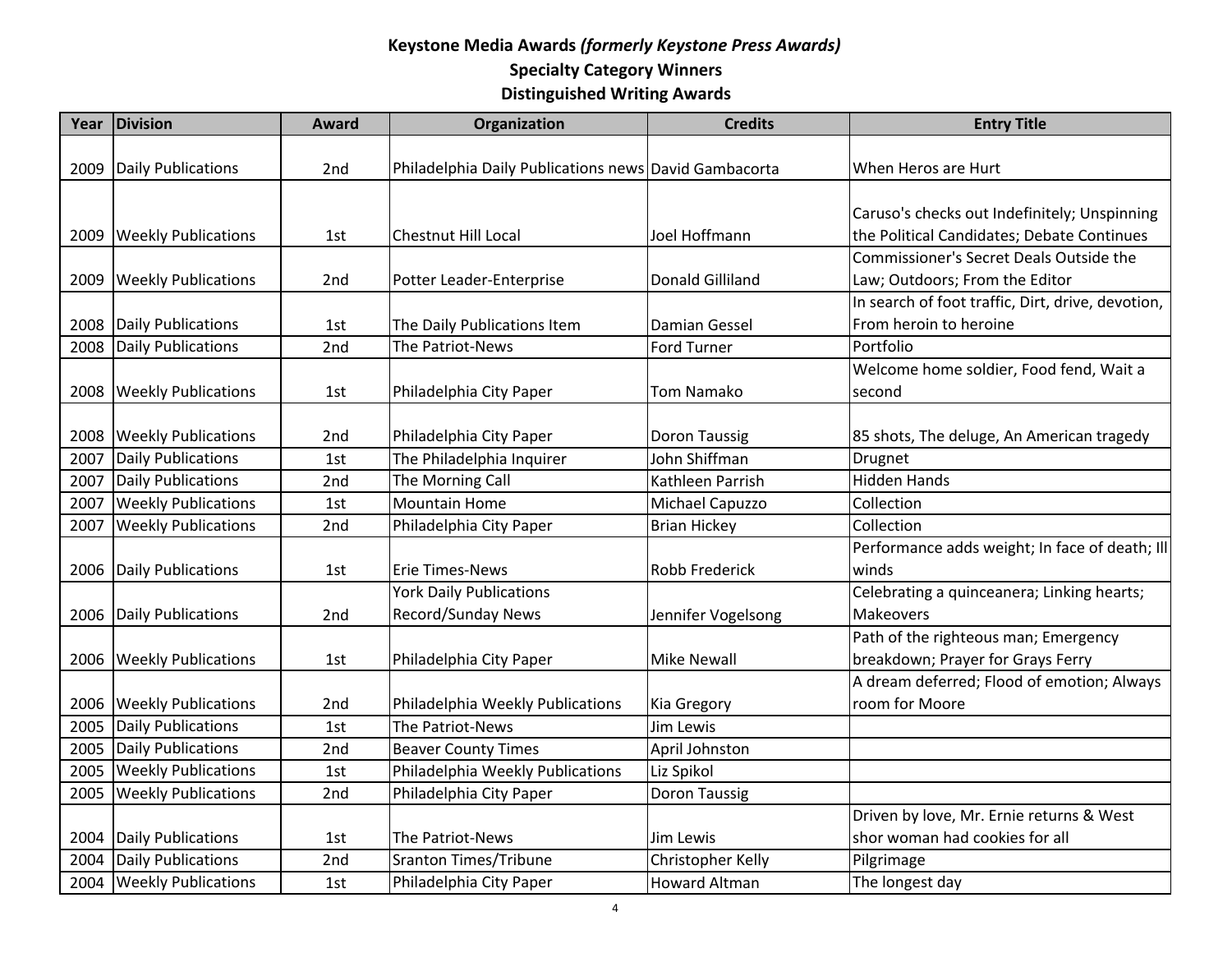| Year        | Division                   | <b>Award</b>     | Organization                                      | <b>Credits</b>          | <b>Entry Title</b>                         |
|-------------|----------------------------|------------------|---------------------------------------------------|-------------------------|--------------------------------------------|
|             |                            |                  |                                                   |                         | Boy wonder, Crime against humanity & The   |
| 2004        | <b>Weekly Publications</b> | 2nd              | Philadelphia City Paper                           | <b>Brian Hickey</b>     | iceman                                     |
| 2003        | Daily Publications         | 1st              | Tribune-Review, Greensburg                        | <b>Robb Frederick</b>   |                                            |
| 2003        | Daily Publications         | 2nd              | Pittsburgh Post-Gazette                           | Michael Fuoco           |                                            |
| 2003        | <b>Weekly Publications</b> | 1st              | Philadelphia City Paper                           | <b>Howard Altman</b>    |                                            |
|             |                            |                  |                                                   |                         |                                            |
| 2003        | <b>Weekly Publications</b> | 2nd              | South Hills Record Star, Monroeville Brian Estadt |                         |                                            |
| 2002        |                            | 1st              | <b>Beaver County Times</b>                        | <b>Bill Toland</b>      |                                            |
| 2002        |                            | 2nd              | Pittsburgh Post-Gazette                           | Dennis Roddy            |                                            |
|             |                            | Honorable        |                                                   |                         |                                            |
| 2002        |                            | Mention          | The Patriot-News, Harrisburg                      | Jim Lewis               |                                            |
| 2001        |                            | 1st              | The Patriot-News, Harrisburg                      | Jim Lewis               |                                            |
| 2001        |                            | 2nd              | <b>Reading Eagle Company</b>                      | <b>Tracy Ramussen</b>   |                                            |
| 2000        |                            | 1st              | <b>York Daily Record</b>                          | <b>Ivelisse DeJesus</b> | Autisum: The story of Derek and Bryce      |
| 2000        |                            | 2nd              | The Times Leader, Wilkes-Barre                    | <b>Bob Nocek</b>        | Surviving the Silence                      |
| 2000        |                            | 2nd              | Pittsburgh Post-Gazette                           | Mackenzie Carpenter     | Jim Roddy: Up close and personal           |
| 1999        |                            | 1st              | <b>Erie Times-News</b>                            | Ed Palattella           | Two live running a parallel course         |
| 1999        |                            | 2nd              | Greenburg Tribune-Review                          | Robb Frederick          | The new class                              |
|             |                            | Honorable        |                                                   |                         |                                            |
| 1999        |                            | Mention          | <b>Beaver County Times</b>                        | <b>Bob Bauder</b>       | The Balkan powderkeg                       |
| 1998        |                            | Winner           | Philadelphia City Paper                           | <b>Frank Lewis</b>      | <b>Famous Seamus</b>                       |
| 1997        |                            | 1st Place        | <b>Beaver County Times</b>                        | <b>Torsten Ove</b>      | The empire builder                         |
|             |                            |                  |                                                   |                         | Jerry's love endures while Millie's memory |
| 1997        |                            | 2nd Place        | <b>York Daily Record</b>                          | <b>Ivelisse DeJesus</b> | fades                                      |
| 1996        |                            | 1st Place        | <b>York Daily Record</b>                          | Mike Argento            | Deadly liaison                             |
| <b>1996</b> |                            | 2nd Place        | <b>Pittsburgh Post-Gazette</b>                    | Dennis B. Roddy         | A date with death                          |
| 1995        |                            | 1st Place        | <b>Beaver County Times</b>                        | <b>Torsten Ove</b>      | Faith: when children have children         |
| 1995        |                            | 2nd Place        | Pittsburgh Post-Gazette                           | <b>Douglas Heuck</b>    | A safe haven in a troubled world           |
| <b>1995</b> |                            | <b>3rd Place</b> | The Daily Item, Sunbury                           | <b>Robb Frederick</b>   | Jacob's World                              |
| 1994        |                            | Winner           | Pittsburgh Post-Gazette                           | Diana Nelson Jones      | 25 years ago, the world collapsed          |
| 1993        |                            | Winner (tie)     | The Evening Sun, Hanover                          | Ann E. Diviney          | The old road                               |
|             |                            |                  |                                                   |                         | Where Somalia's walking skeletons come to  |
| 1993        |                            |                  | Winner (tie) The Philadelphia Inquirer            | <b>Rick Lyman</b>       | eat - or die                               |